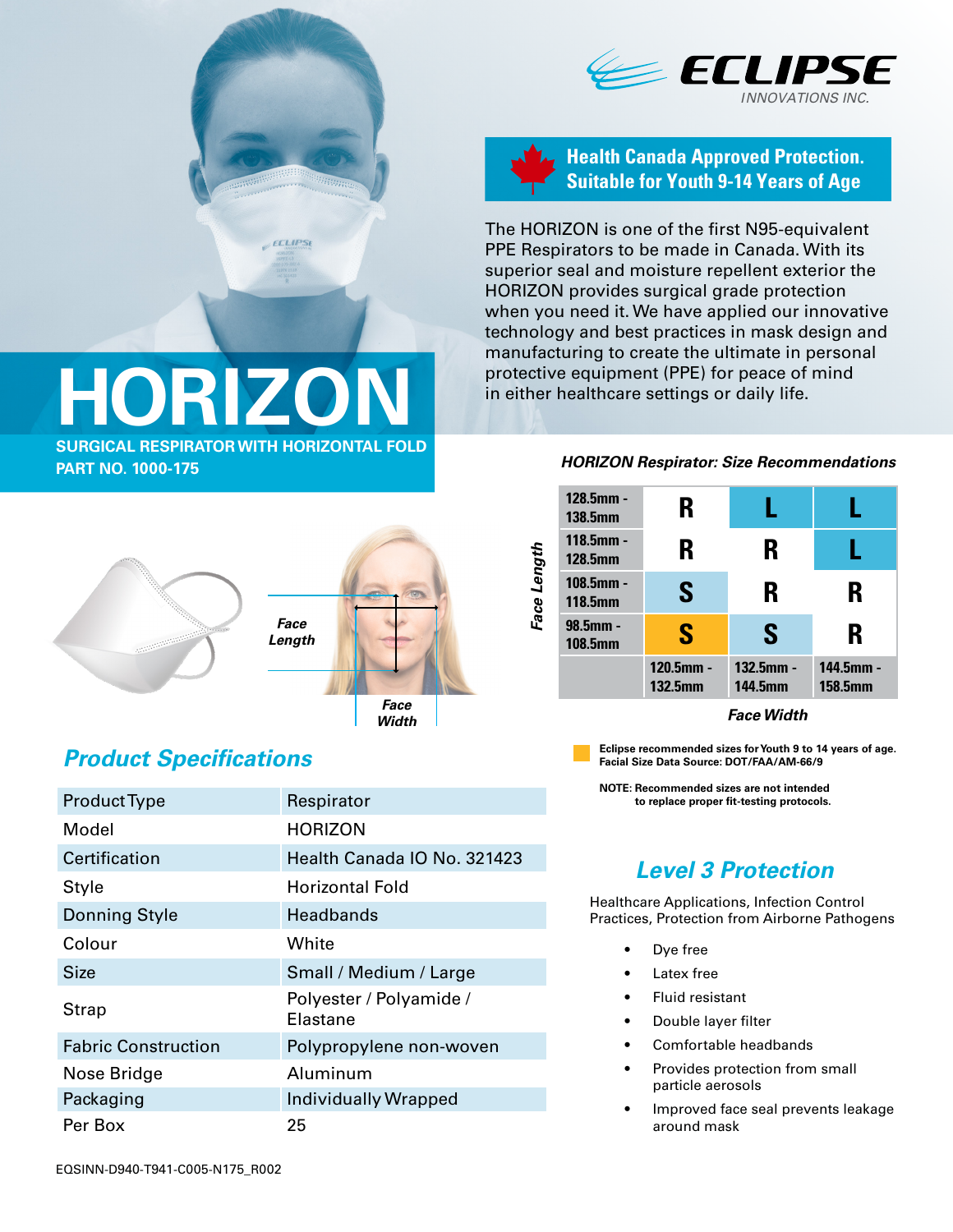

### *Performance Results to Industry Standards*

| <b>Test</b>                            | <b>Health Canada</b>                                                                                                                                                | <b>NIOSH</b>                                                                                                                                                        | <b>Testing Body</b>                                                        | <b>Results</b>                                                                                |
|----------------------------------------|---------------------------------------------------------------------------------------------------------------------------------------------------------------------|---------------------------------------------------------------------------------------------------------------------------------------------------------------------|----------------------------------------------------------------------------|-----------------------------------------------------------------------------------------------|
| Particulate filter<br>efficiency       | <b>NIOSH 42 CFR 84</b><br>(TEB-APR-STP-0059)<br>>95%                                                                                                                | <b>NIOSH 42 CFR 84</b><br>(TEB-APR-STP-0059)<br>>95%                                                                                                                | Kinectrics Inc.<br>$+$<br><b>NRC</b>                                       | Avg. Filtration Efficiency<br>$-99%$                                                          |
| <b>Breathing</b><br>resistance         | 42 CFR 84.180<br>Inhalation < 343.2 Pa<br>Exhalation < 245.2 Pa                                                                                                     | 42 CFR 84.180<br>Inhalation $<$ 35 mmH2O<br>Exhalation < $25$ mmH $20$                                                                                              | Kinectrics Inc.<br>$+$<br><b>NRC</b>                                       | Pass<br>Inhalation Resistance -<br>15.6mm H2O<br><b>Exhalation Resistance -</b><br>13.3mm H2O |
| Mechanical<br>strength of<br>headstrap | Ability to withstand a 10 N<br>(0.98) kg weight force for<br>each headstrap tested                                                                                  | <b>Not Applicable</b>                                                                                                                                               | <b>PHAC</b>                                                                | Pass                                                                                          |
| Fit (each size)                        | CAN/CSA Z94.4<br>Testing done in accordance<br>with NIOSH face panels<br>identified in RCT-APR-STP0005-<br>05a-06, revision 3.0                                     | Not Applicable                                                                                                                                                      | Eclipse<br>Innovation Inc.                                                 | 100% of the subjects<br>passed the fit test with<br>at least one size of mask.                |
| Flammability                           | 16 CFR Part 1610                                                                                                                                                    | 16 CFR Part 1610                                                                                                                                                    | Kinectrics Inc.<br>Nelson Labs                                             | Pass -<br>Class 1: Burn time≥3.5s                                                             |
| <b>Fluid Resistance</b>                | ASTM F1862 - Standard<br>test method for resistance<br>of surgical mask to penetration<br>by synthetic blood                                                        | ASTM F1862 - Standard test<br>method for resistance of<br>surgical mask to penetration<br>by synthetic blood                                                        | Kinectrics Inc.<br>Nelson Labs                                             | Pass -<br>160 mmHg - ASTM<br>Level 3                                                          |
| Biocompatibility                       | ISO-10993-1 standard,<br>"Biological Evaluation of<br><b>Medical Devices Part 1:</b><br><b>Evaluation and Testing</b><br>within a Risk Management<br><b>Process</b> | ISO-10993-1 standard,<br>"Biological Evaluation of<br><b>Medical Devices Part 1:</b><br><b>Evaluation and Testing</b><br>within a Risk Management<br><b>Process</b> | <b>Charles River</b><br>Laboratories<br>Hungary Kft.<br>NucroTechnics Inc. | Passed the Cytotoxicity,<br>Skin Sensitization and<br><b>Dermal Irritation Test</b>           |

The HORIZON is one of the first surgical grade Respirators proudly made in Cambridge, Ontario.

Eclipse Innovations is an Eclipse Automation company. The Innovations group was developed at the start of the COVID-19 crisis, as a direct response to find efficient, reliable solutions given our expertise in the medical device industry.

The Innovations team scoured the globe for best practices in mask automation and manufacturing and then improved upon everything we learned in order to create the ultimate mask products for Canadians, by Canadians.